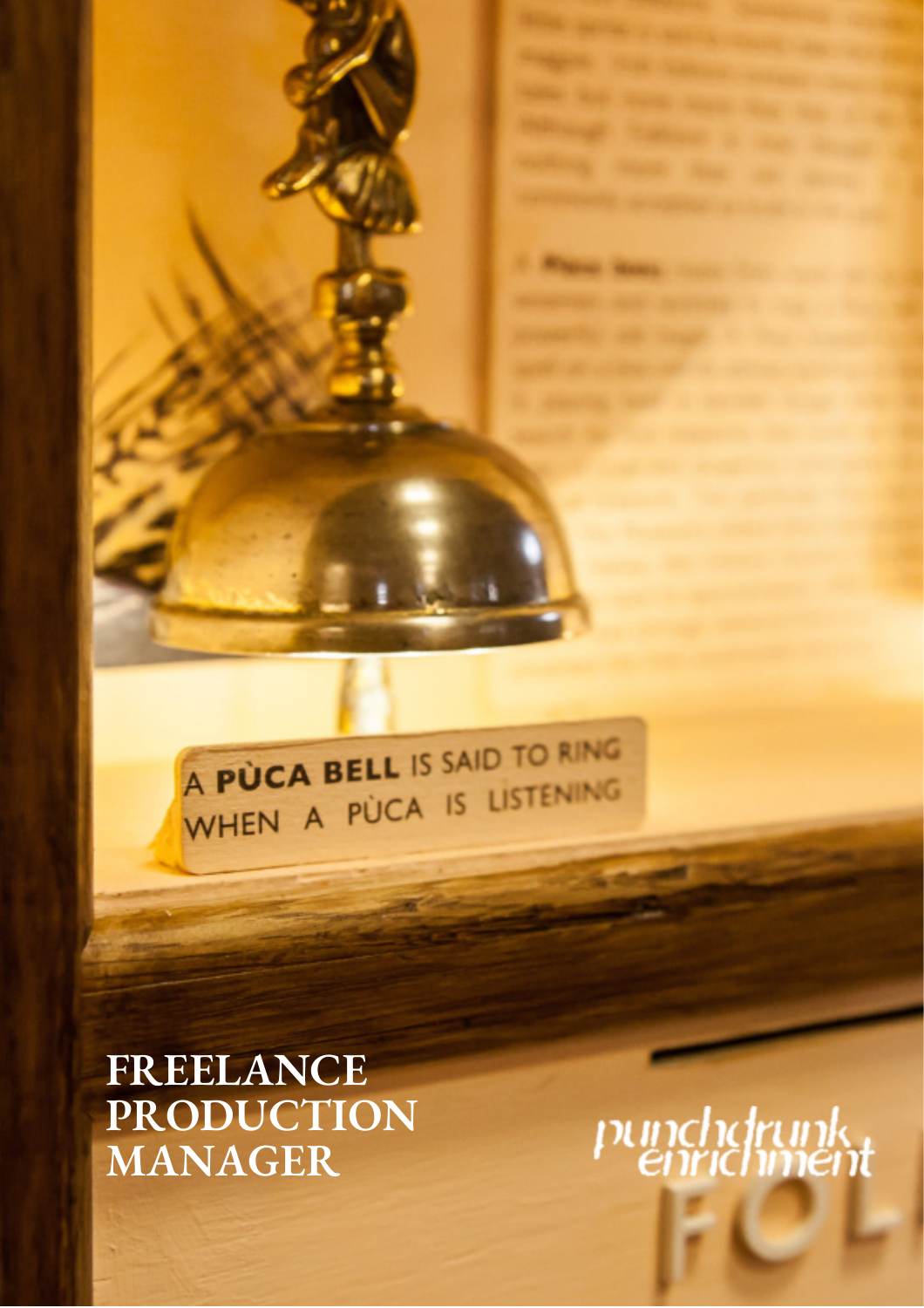# **ABOUT PUNCHDRUNK ENRICHMENT**

Punchdrunk Enrichment (PDE) is a charity that creates transformational theatre for education, community and family audiences. Originally founded in 2000 by Felix Barrett, Punchdrunk are celebrated as pioneers of a new form of theatre in which roaming audiences experience epic storytelling inside sensory theatrical worlds. In 2008 a founding company member, Peter Higgin established Punchdrunk Enrichment to take the company's innovative practice into communities and schools, creating performances and workshops with and for children, young people, families and communities. Today Punchdrunk Enrichment is an independent charity dedicated to creating experiences for as wide an audience as possible.

# **AUTUMN 2022**

Punchdrunk Enrichment is looking for a Freelance Production Manager (PM) for two of its existing small-scale school tours; A Curious Quest and The Lost Lending Library. This role is to PM both projects, during autumn 2022 between late September to mid December. The Production Manager on these shows will need to be able to drive a Luton van and have basic skills in lighting and sound. The PM will be supported by PDE's Production Manager.

## **THE LOST LENDING LIBRARY**

The Lost Lending Library is our flagship immersive show that we tour to primary schools. The project is delivered to schools following a weekend build and is managed by a Stage Manager throughout its run. Throughout the build, the PM is responsible for basic LX and SND installation.

The PM on this project is expected to:

- Review site visits for each school
- Update Autocad plans where necessary  $\bullet$
- Create an overall tour production schedule in conjunction with the PDE Production Manager
- Liaise with schools about load in/out logistics, health and safety and fire evacuation protocol
- Book casual crew for load in/get out, and ensure that design and carpentry teams are fully staffed  $\bullet$
- Drive the Punchdrunk Enrichment van with the set for load in/out  $\bullet$
- Manage the build team
- Install basic lighting (birdies, anglepoise lamps) and sound over the build weekend
- Ensure that the set is compliant with Punchdrunk Enrichment's Accessibility and Safety regulations
- Ensure, with the Project Manager, that all elements of costume, props and resources are delivered/collected from the school
- Ensure that the set is stored correctly in the Punchdrunk Enrichment store
- Create build reports at the end of each fit up/get out, detailing any issues or problems with each set build.

## **SCHEDULE**

### DATES TO BE CONFIRMED.

ONBOARDING: 2 DAYS TRAINING | 3 DAYS INDEPENDENT PREP | 1 DAY FLOATING TIME

### SCHOOL ONE (shadowing)

- Get in | Friday 16th September Sunday 18th September (3 days)
- Get out | Saturday 1st October (1 day)

### SCHOOL TWO

- Get in | Friday 7th October Sunday 9th October (3 days)
- Get out | Saturday 22nd October (1 day)

### SCHOOL THREE

- Get in | Friday 25th November Sunday 27th November (3 days)
- Get out | Saturday 10th December (1 day)